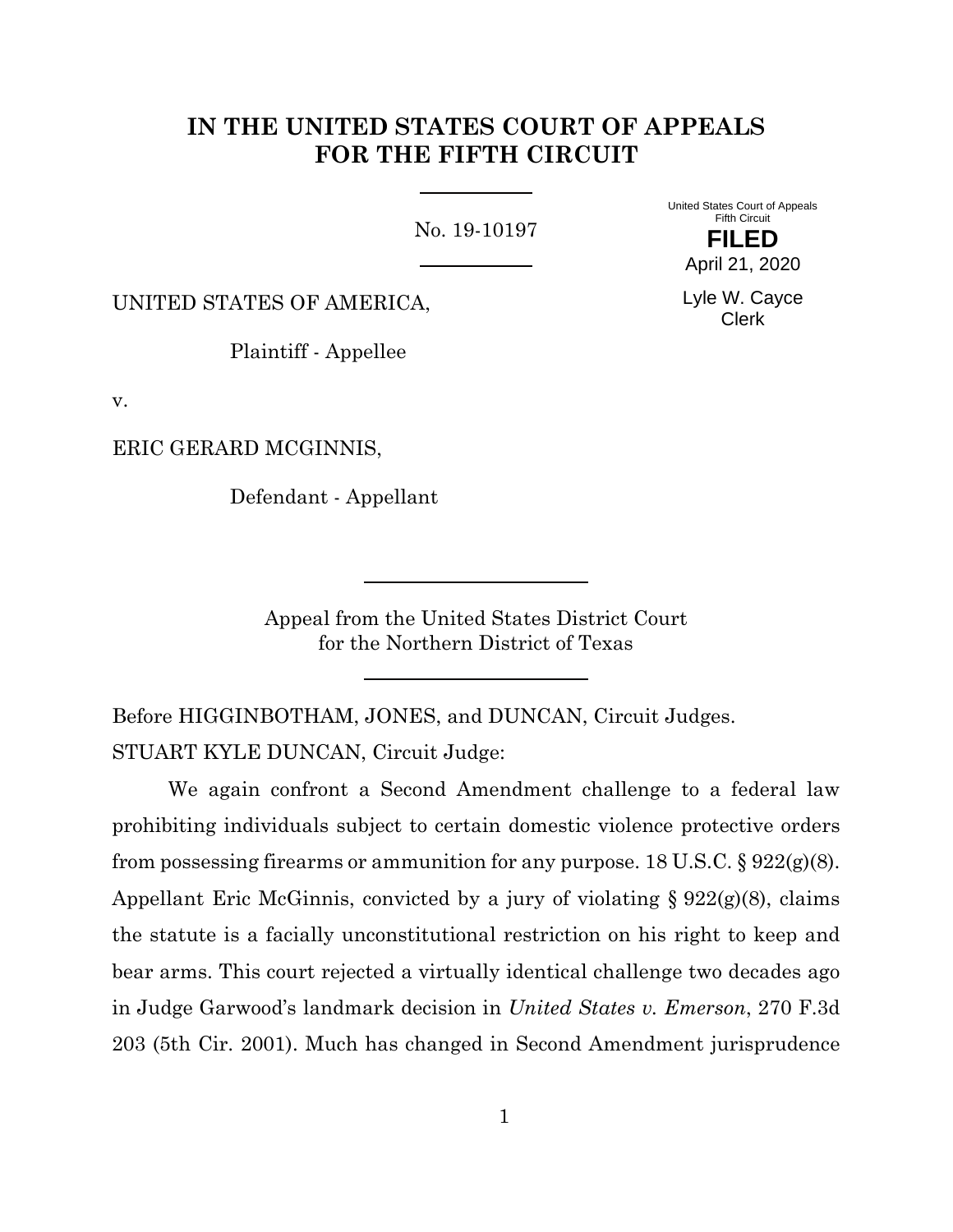since then, and so we consider whether  $\S 922(g)(8)$  still passes muster under our contemporary framework. It does.

Separately, McGinnis argues his conviction should be vacated because his protective order does not track the requirements of  $\S 922(g)(8)$ . He also asserts the district court abused its discretion by imposing a written special condition of supervised release not orally pronounced at sentencing. We affirm the conviction but remand for the limited purpose of conforming McGinnis's written judgment to the district court's oral pronouncement.

I.

On the evening of July 28, 2017, Grand Prairie Police Department (GPPD) officers were dispatched to a wooded area upon report of a potentially suicidal subject. While searching for the subject, they heard three gunshots nearby. Hurrying toward the source of the shots, the officers spotted a dark SUV parked near the tree line. As they prepared to approach the vehicle, a man later identified as McGinnis emerged from the woods.

McGinnis's presence ended up being unrelated to the suicide call. When questioned, however, McGinnis stated he had a gun in his backpack. McGinnis ignored commands to walk backward toward the officers, instead walking forward while claiming to be a CIA agent and asking the officers if it was illegal to shoot a gun in Texas. The officers placed McGinnis under arrest and searched his backpack, where they found a short-barrel AR-15 rifle with a collapsible stock and 3D-printed lower receiver, along with five thirty-round magazines. The backpack also held several envelopes containing documents entitled "9/11/2001 list of American Terrorist" (sic). The list included the names and addresses of several prominent politicians.

Upon running McGinnis's driver's license through law enforcement databases, the officers learned he was the subject of an active domestic protective order. The order had been issued by a Dallas County court on August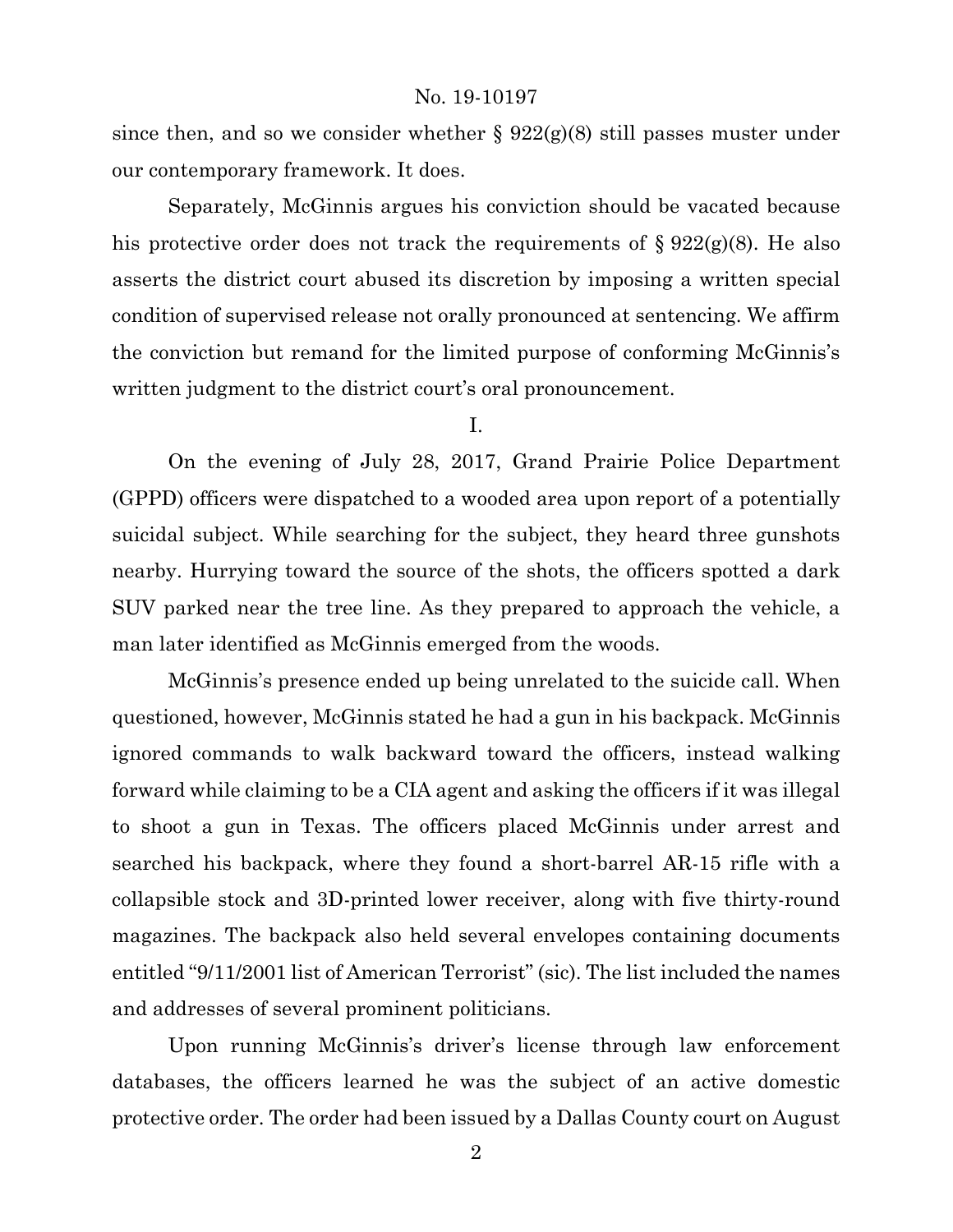31, 2015, following a hearing at which Sherry Thrash, McGinnis's former girlfriend, testified that McGinnis had physically assaulted her on two occasions, injuring her wrists, ribs, and face. McGinnis was present and participated in the hearing. At its conclusion, the judge issued a protective order that prohibited McGinnis from, among other things, "[c]ommitting family violence against" Thrash or "[e]ngaging in conduct . . . reasonably likely to harass, annoy, alarm, abuse, torment, or embarrass" Thrash or a member of her family or household. The order included a finding "that family violence has occurred and that family violence is likely to occur in the foreseeable future." It also prohibited McGinnis from possessing a firearm and separately warned him that doing so would violate 18 U.S.C. § 922(g)(8). The protective order was to stay in effect for two years, meaning that it remained active at the time of McGinnis's 2017 arrest.

Further investigation revealed McGinnis had attempted to purchase a lower receiver from a retailer in June 2016. He answered "no" to the background check question that asked whether he was subject to any "court order restraining [him] from harassing, stalking, or threatening . . . an intimate partner." The Bureau of Alcohol, Tobacco, Firearms and Explosives agent who reviewed the form caught the lie and contacted McGinnis by phone in July 2016 to inform him that he could not legally purchase the receiver. The agent also sent McGinnis a letter via certified mail explaining that McGinnis could not lawfully own a firearm or ammunition because of the active protective order. At some point after this incident, McGinnis created his own receiver using a 3D printer.

Following McGinnis's 2017 encounter with the GPPD, he was charged in state court with illegally discharging a firearm within city limits and violating a protective order. Shortly thereafter, a federal grand jury indicted him on two additional charges. The first count charged McGinnis with illegally possessing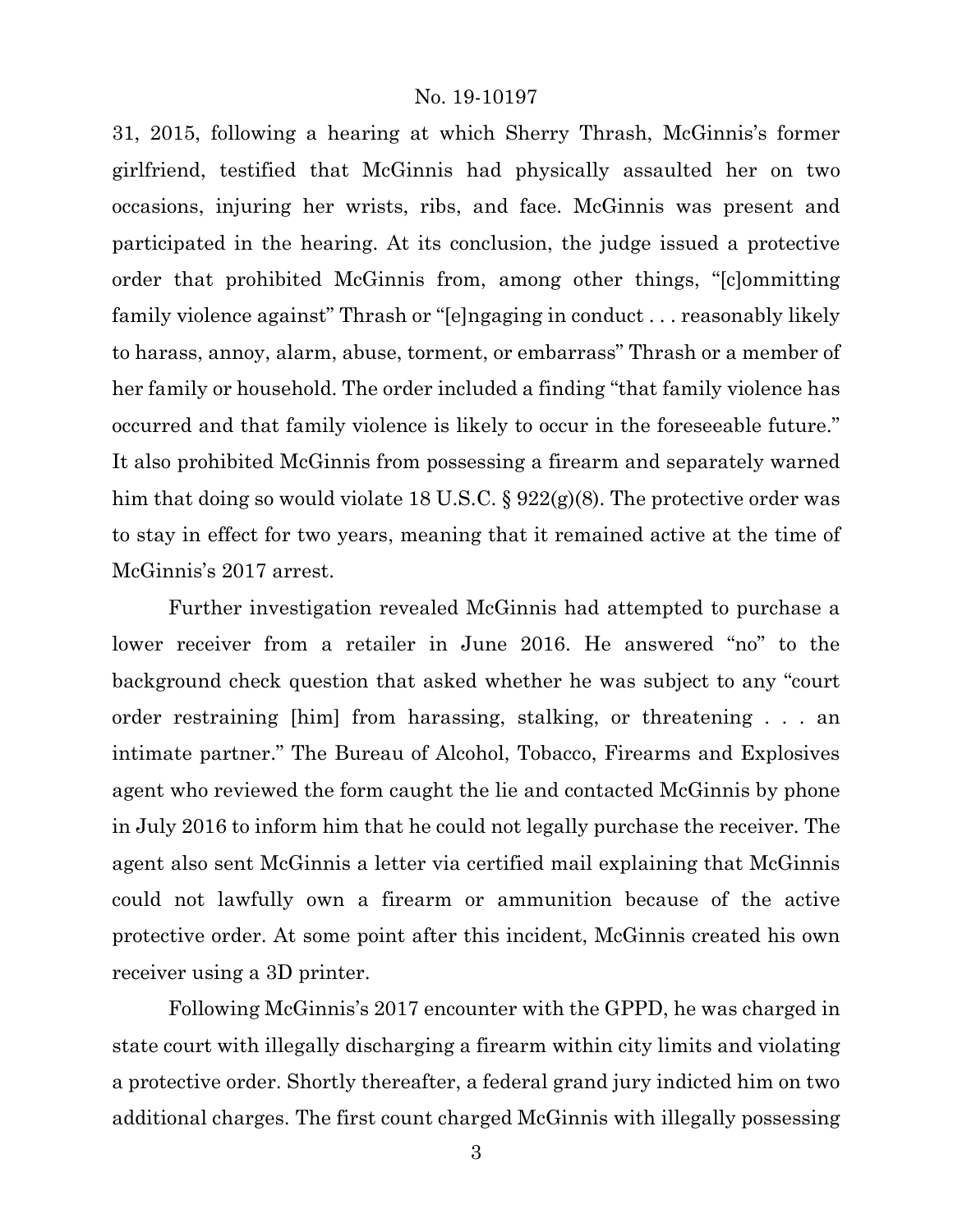an unregistered short-barrel rifle.[1](#page-3-0) The second count—and the only one at issue in this appeal—was for possession of ammunition by a prohibited person in violation of 18 U.S.C. § 922(g)(8). McGinnis pleaded not guilty and proceeded to trial, where a jury convicted him on both counts. The district court denied McGinnis's post-verdict Rule 29 motion for a judgment of acquittal, rejecting the constitutional and sufficiency challenges he raises again here. The court then sentenced McGinnis to 96 months imprisonment.[2](#page-3-1) This appeal followed.

# II.

McGinnis advances three arguments on appeal. First, he maintains that  $\S 922(g)(8)$  is unconstitutional on its face. Second, he claims the protective order to which he was subject cannot support a conviction under  $\S 922(g)(8)$ because the order's language fails to satisfy the statute's requirements. Third, he argues the special condition of supervised released barring him from "places frequented by Ms. Sherry Thrash" conflicts with the district court's oral pronouncement at sentencing. We consider each argument in turn.

# A.

We begin with McGinnis's argument that  $\S$  922(g)(8) is a facially unconstitutional restriction on his Second Amendment right to keep and bear arms. "We review *de novo* the constitutionality of federal statutes." *United States v. Portillo–Munoz*, 643 F.3d 437, 439 (5th Cir. 2011). To sustain a facial challenge, "the challenger must establish that no set of circumstances exists under which the [statute] would be valid." *United States v. Salerno*, 481 U.S. 739, 745 (1987). "Facial challenges to the constitutionality of statutes should

<sup>1</sup> *See* 26 U.S.C. §§ 5841 & 5861(d).

<span id="page-3-1"></span><span id="page-3-0"></span><sup>2</sup> McGinnis's sentence is well above his Guidelines range of 33 to 41 months. The district court varied upward out of regard for the "extremely serious" nature of his crimes, the multiple prior warnings he had received about his prohibited-person status, and the "danger [he posed] to the community."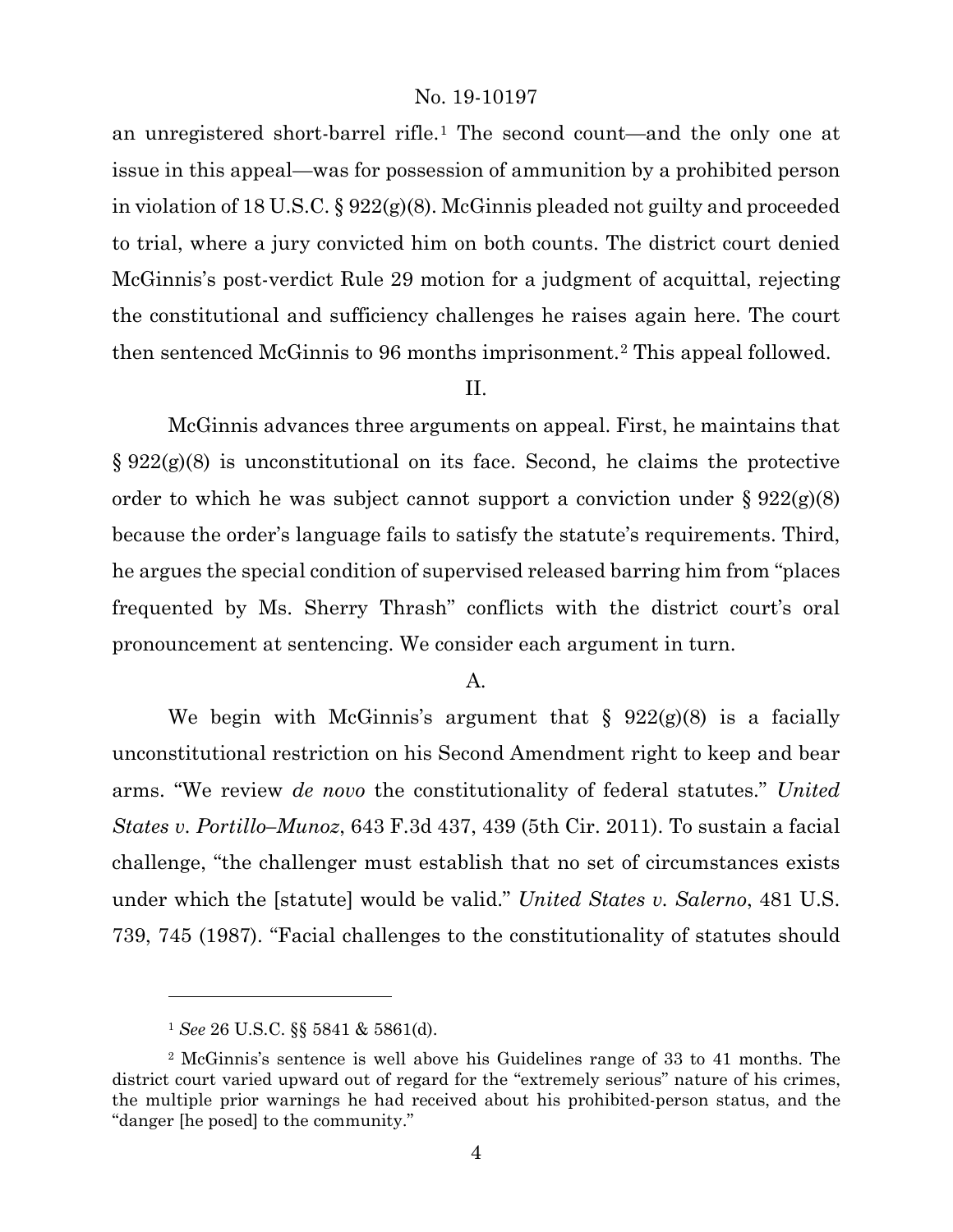be granted sparingly and only as a last resort." *Serafine v. Branaman*, 810 F.3d 354, 365 (5th Cir. 2016) (quoting *Hersh v. United States ex rel. Mukasey*, 553 F.3d 743, 762 (5th Cir. 2008)). Applying our contemporary framework for evaluating federal firearms regulations, we reaffirm our holding from *Emerson* that  $\S 922(g)(8)$  is not facially unconstitutional.

#### 1.

The Second Amendment provides: "A well regulated Militia, being necessary to the security of a free State, the right of the people to keep and bear Arms, shall not be infringed." U.S. CONST. amend. II. Our court explored the text, structure, and history of the Second Amendment nearly twenty years ago, becoming the first court of appeals to recognize that "the Second Amendment protects the right of *individuals* to privately keep and bear their own firearms that are suitable as individual, personal weapons . . . regardless of whether the particular individual is then actually a member of a militia." *Emerson*, 270 F.3d at 264 (emphasis added). Even so, we recognized that the Second Amendment's protection for individual rights "does not mean that those rights may never be made subject to any limited, narrowly tailored specific exceptions or restrictions for particular cases that are reasonable and not inconsistent with the right of Americans generally to individually keep and bear their private arms as historically understood in this country." *Id.* at 261. Indeed, in *Emerson* we upheld the exact provision at issue here—18 U.S.C. § 922(g)(8)—as just such a restriction. *Id.* at 264.

Several years later, the Supreme Court similarly concluded that the Second Amendment codified a pre-existing "*individual* right to possess and carry weapons in case of confrontation." *District of Columbia v. Heller*, 554 U.S. 570, 592 (2008) (emphasis added) (striking down a D.C. ordinance banning handgun possession in the home). After conducting exhaustive textual and historical analyses much like those Judge Garwood undertook in *Emerson*, the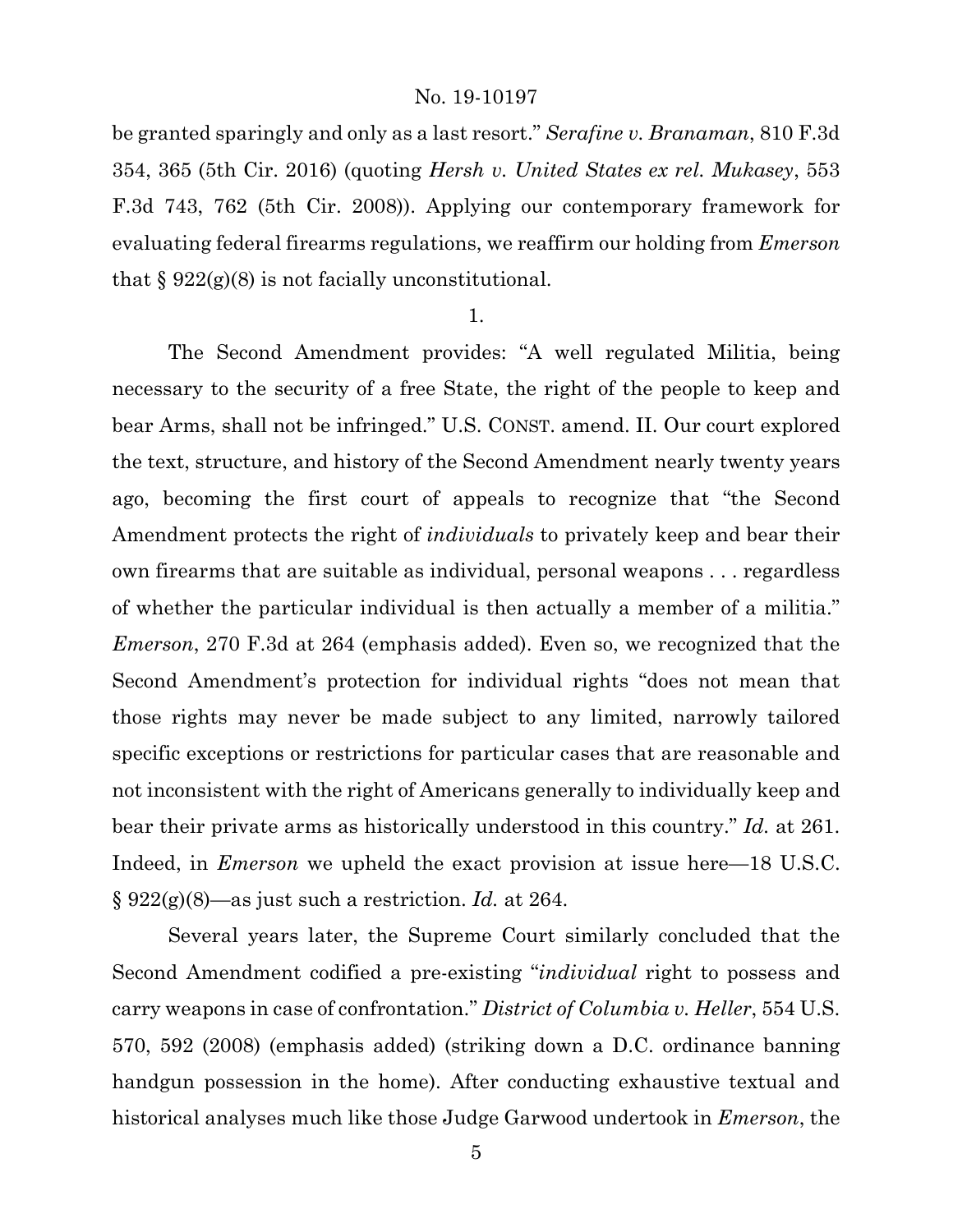majority held the Second Amendment guarantees "the right of law-abiding, responsible citizens to use arms in defense of hearth and home." *Id.* at 635. The Court repeatedly noted that the protection afforded by the individual right is at its zenith in the home, "where the need for defense of self, family, and property is most acute." *Id.* at 628. However, *Heller* also cautioned that the individual Second Amendment right is subject to important limitations including, for instance, "longstanding prohibitions on the possession of firearms by felons and the mentally ill." *Id.* at 626.

*Heller* "did not set forth an analytical framework with which to evaluate firearms regulations in future cases." *Nat'l Rifle Ass'n of Am., Inc. v. Bureau of Alcohol, Tobacco, Firearms & Explosives* [*NRA*], 700 F.3d 185, 194 (5th Cir. 2012). Instead, the Supreme Court stated only that the ordinance at issue would fail "[u]nder any of the standards of scrutiny that we have applied to enumerated constitutional rights." *Heller*, 554 U.S. at 628. Post-*Heller*, we like our sister circuits—have "adopted a two-step inquiry for analyzing laws that might impact the Second Amendment." *Hollis v. Lynch*, 827 F.3d 436, 446 (5th Cir. 2016).[3](#page-5-0) First, we ask "whether the conduct at issue falls within the scope of the Second Amendment right." *NRA*, 700 F.3d at 194. To make that determination, "we look to whether the law harmonizes with the historical

<span id="page-5-0"></span><sup>3</sup> McGinnis urges us to jettison this two-step inquiry in favor of the "historicaltraditional analysis described by then-Judge Kavanaugh in his impressive dissent in *Heller II*." *See Heller v. Dist. Of Columbia* [*Heller II*], 670 F.3d 1244, 1271 (D.C. Cir. 2011) (Kavanaugh, J., dissenting) ("In my view, *Heller* and *McDonald* leave little doubt that courts are to assess gun bans and regulations based on text, history, and tradition, not by a balancing test such as strict or intermediate scrutiny."). Seven members of our court recently expressed support for an approach of that nature. *See Mance v. Sessions*, 896 F.3d 390, 394– 95 (5th Cir. 2018) (Elrod, J., dissenting from denial of en banc rehearing). In *NRA*, however, a panel of our court adopted the two-step inquiry and we are therefore not at liberty to apply a different standard. *See Mercado v. Lynch*, 823 F.3d 276, 279 (5th Cir. 2016) (per curiam) ("Under our rule of orderliness, one panel of our court may not overturn another panel's decision, absent an intervening change in the law, such as by a statutory amendment, or the Supreme Court, or our en banc court." (cleaned up)).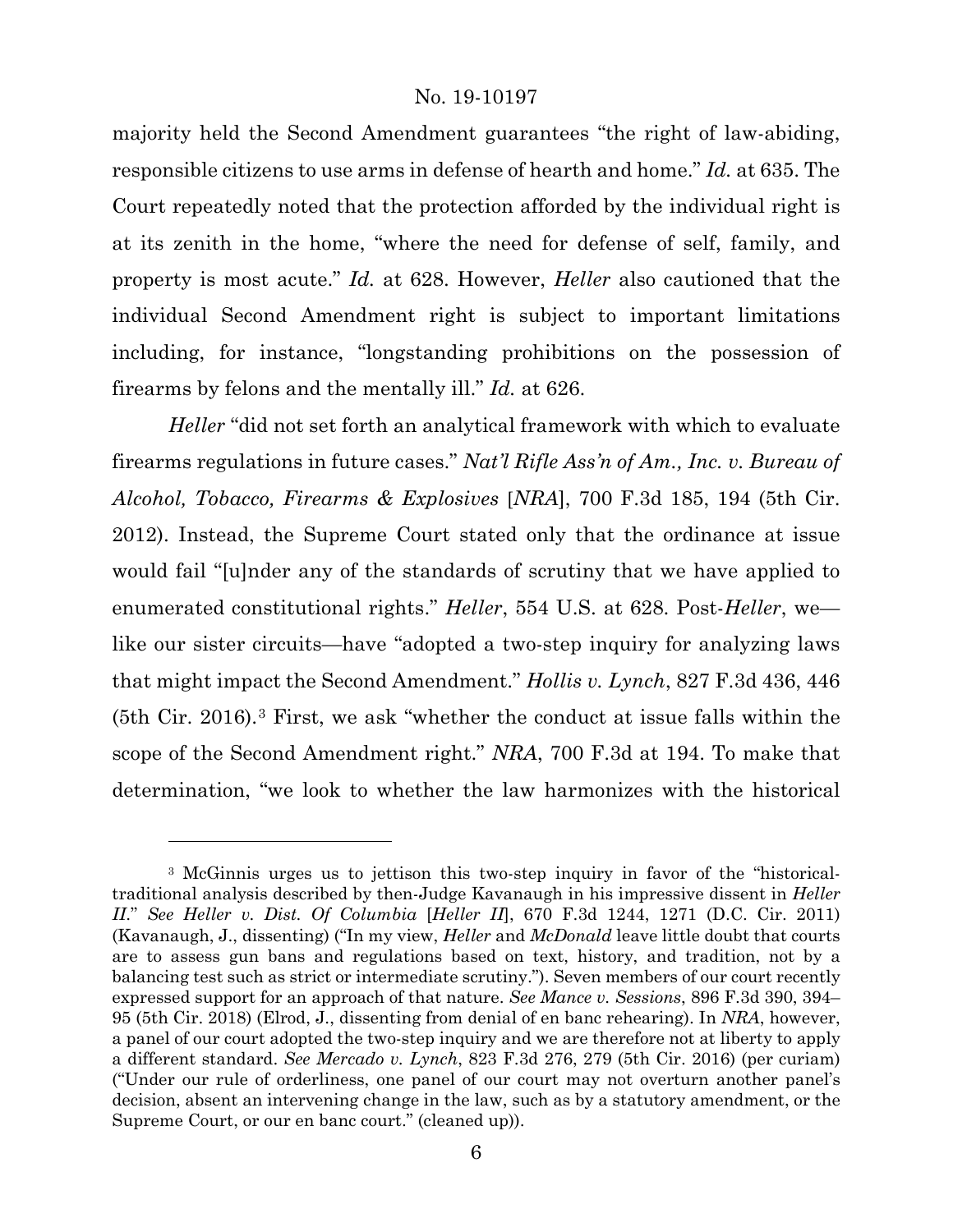traditions associated with the Second Amendment guarantee." *Id.* If the burdened conduct falls outside the scope of the Second Amendment, then the law is constitutional and the inquiry is over. Otherwise, we proceed to step two, where we must determine and "apply the appropriate level of means-ends scrutiny"—either strict or intermediate. *Id.* at 195. "[T]he appropriate level of scrutiny 'depends on the nature of the conduct being regulated and the degree to which the challenged law burdens the [individual Second Amendment] right.'" *Id.* (quoting *United States v. Chester*, 628 F.3d 673, 682 (4th Cir. 2010)). Under this framework, a "regulation that threatens a right at the core of the Second Amendment"—i.e., the right to possess a firearm for self-defense in the home—"triggers strict scrutiny," while "a regulation that does not encroach on the core of the Second Amendment" is evaluated under intermediate scrutiny. *Id.* Strict scrutiny "requires that the challenged statute be narrowly drawn to provide the least restrictive means of furthering a compelling state interest." *Dart v. Brown*, 717 F.2d 1491, 1498 (5th Cir. 1983). Intermediate scrutiny requires the lesser showing of "a reasonable fit between the challenged regulation and an important government objective." *NRA*, 700 F.3d at 195 (cleaned up).

# 2.

The statute at issue in this appeal, 18 U.S.C.  $\S$  922(g)(8), prohibits individuals subject to certain domestic protective orders from "possess[ing] in or affecting commerce, any firearm or ammunition." To convict a defendant under  $\S 922(g)(8)$ , the Government must establish that the protective order:

(A) was issued after a hearing of which such person received actual notice, and at which such person had an opportunity to participate;

(B) restrains such person from harassing, stalking, or threatening an intimate partner of such person or child of such intimate partner or person, or engaging in other conduct that would place an intimate partner in reasonable fear of bodily injury to the partner or child; and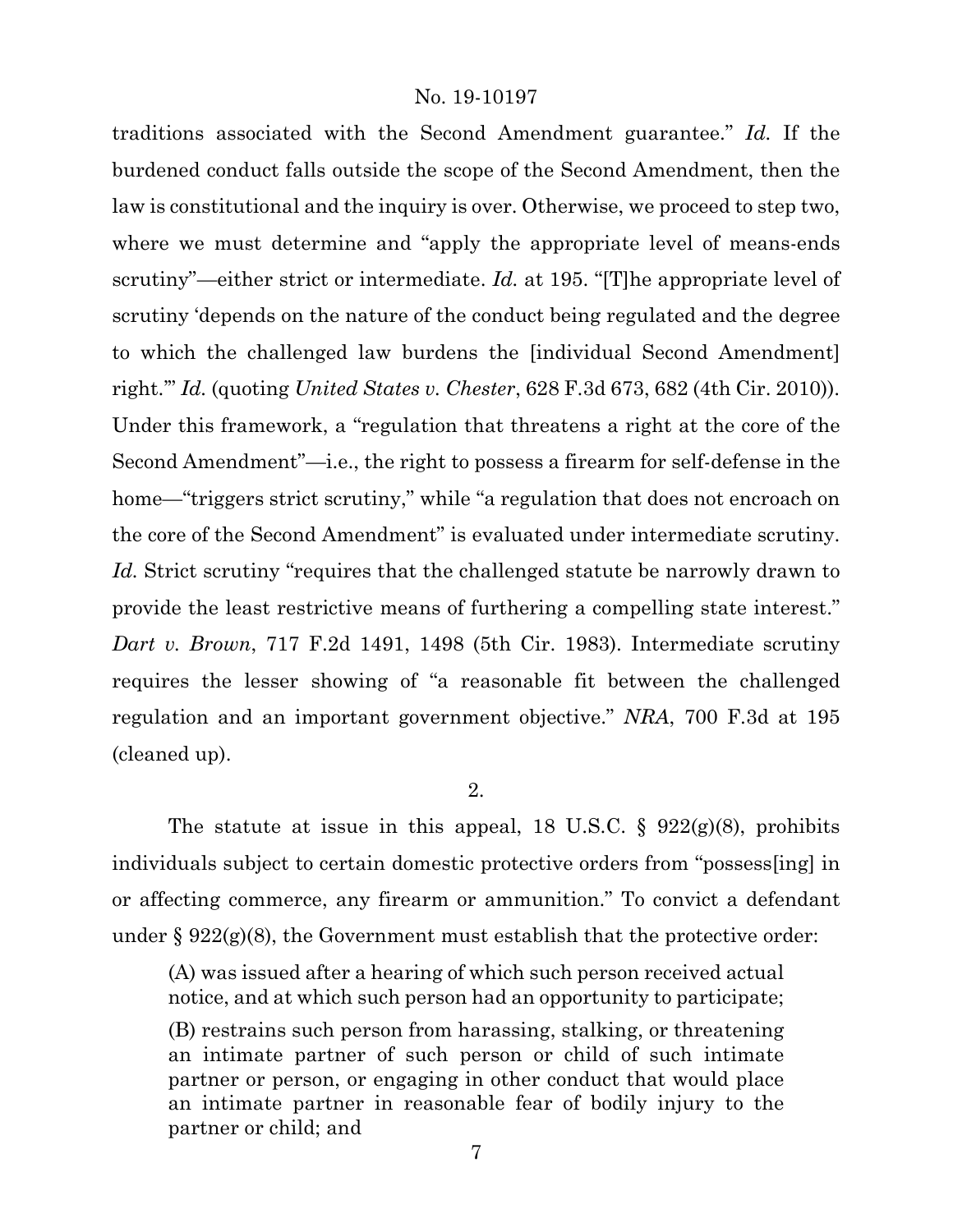(C)(i) includes a finding that such person represents a credible threat to the physical safety of such intimate partner or child; or

(ii) by its terms explicitly prohibits the use, attempted use, or threatened use of physical force against such intimate partner or child that would reasonably be expected to cause bodily injury.

18 U.S.C. § 922(g)(8)(A)–(C).

At the first step of the *NRA* inquiry, McGinnis argues that § 922(g)(8) burdens the Second Amendment right by "criminaliz[ing] the possession of any firearm or ammunition," including the possession of weapons in the home for self-defense. As to the second step, McGinnis urges us to apply strict rather than intermediate scrutiny because "a blanket disarmament, for any length of time, goes to the core of the Second Amendment." Moreover, he maintains that even under intermediate scrutiny the statute must fail because it is "not reasonably adapted to reducing domestic gun abuse." McGinnis candidly acknowledges the absence of case law support for his position, but urges this court to "blaze its own trail" in hopes we will "be the court vindicated by the Supreme Court."

As an initial matter, we must consider whether McGinnis's claim is foreclosed by circuit precedent. As discussed above, the 2001 decision in which our court articulated an individual-rights theory of the Second Amendment, *Emerson*, involved facial and as-applied challenges to the precise law at issue here: § 922(g)(8). *See Emerson*, 270 F.3d at 210, 212. Like McGinnis, Timothy Emerson was found in possession of a firearm while subject to a domestic protective order issued by a Texas state court, although in Dr. Emerson's case the protective order lacked any express finding he posed a future danger to his intimate partner. *Id.* at 211. After setting forth our subsequently-vindicated individual-rights interpretation, we nevertheless held that "section 922(g)(8), as applied to Emerson, does not infringe his individual rights under the Second Amendment." *Id.* at 260. Although we were "concerned with the lack of express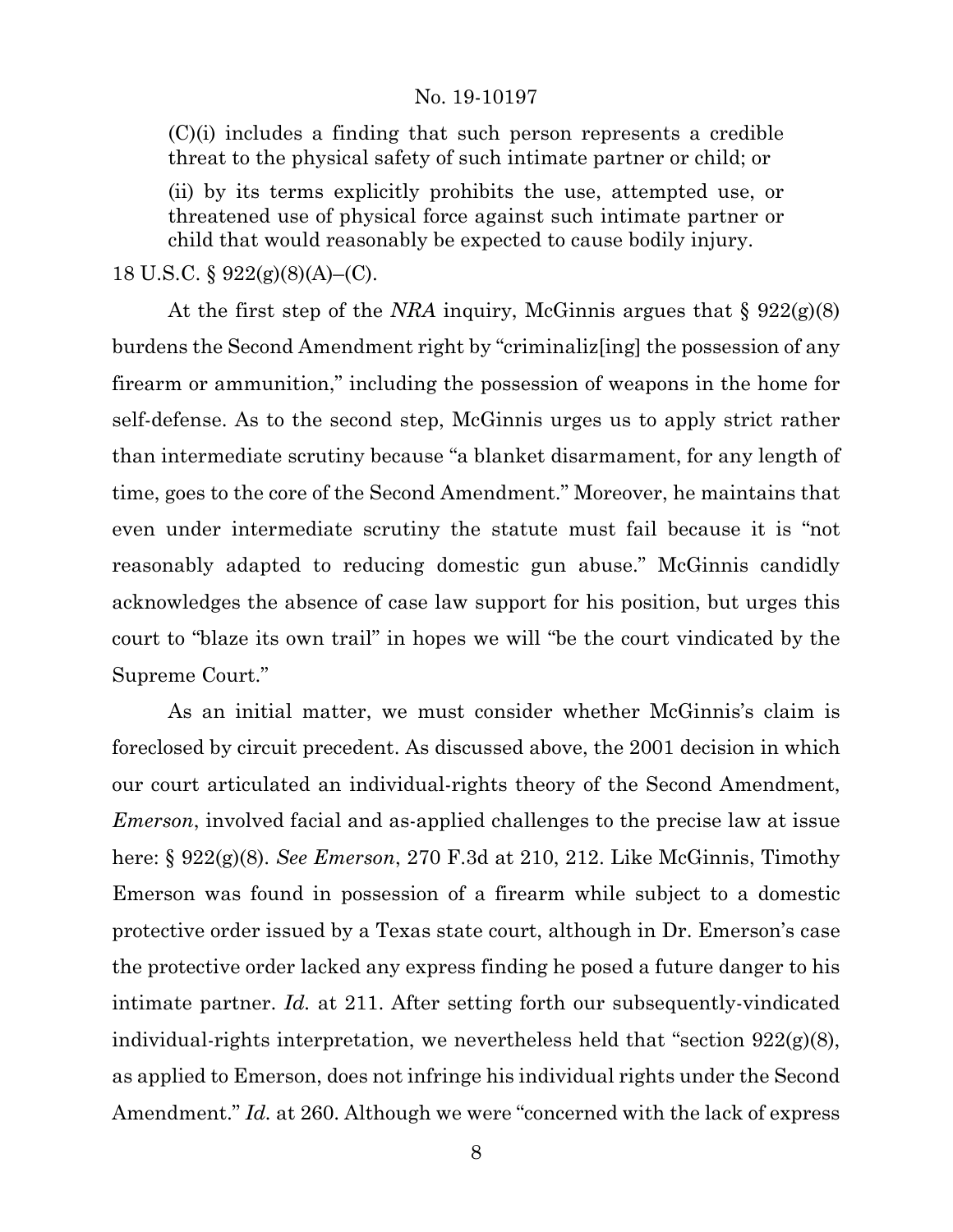findings in the order, and with the absence of any requirement for the same in clause  $(C)(ii)$  of section  $922(g)(8)$ ," we nevertheless rejected Emerson's constitutional challenge. *Id.* at 261. We reasoned that because protective orders like the one at issue could be set aside by the issuing court or subject to review by an appellate court, "the nexus between firearm possession by the party so enjoined and the threat of lawless violence, is sufficient, though likely barely so, to support the deprivation, while the order remains in effect, of the enjoined party's Second Amendment right to keep and bear arms." *Id.* at 264.

McGinnis contends we are not bound by *Emerson* because the Supreme Court's subsequent *Heller* decision "effectively hit the reset button for all Second Amendment jurisprudence." We are not so sure. McGinnis does not identify, nor are we aware of, any holding or principle in *Heller* that casts doubt on *Emerson*. To the contrary, Justice Breyer's dissent in *Heller* cited *Emerson* as the lone example of a circuit court holding the Second Amendment protects the right to possess firearms for private, civilian purposes. *Heller*, 554 U.S. at 638 n.2 (2008) (Breyer, J., dissenting). Indeed, in *United States v. Anderson*, 559 F.3d 348 (5th Cir. 2009), we explicitly held that a constitutional challenge to §  $922(g)(1)$ —the federal statute barring convicted felons from possessing firearms—was foreclosed by our pre-*Heller* but post-*Emerson* precedent, which *Heller* "provide[d] no basis for reconsidering." *Id.* at 352.

McGinnis nevertheless maintains that *Emerson* is not controlling because it did not apply the two-step analytical framework we later adopted in *NRA*, and provided no discussion of the appropriate level of means-end scrutiny. It is true that the *Emerson* court did not expressly implement a twopart inquiry à la *NRA*, yet it was guided by the same concerns. *Emerson* first considered the scope of the Second Amendment right "as historically understood," and then determined—presumably by applying some form of means-end scrutiny *sub silentio*—that § 922(g)(8) is "narrowly tailored" to the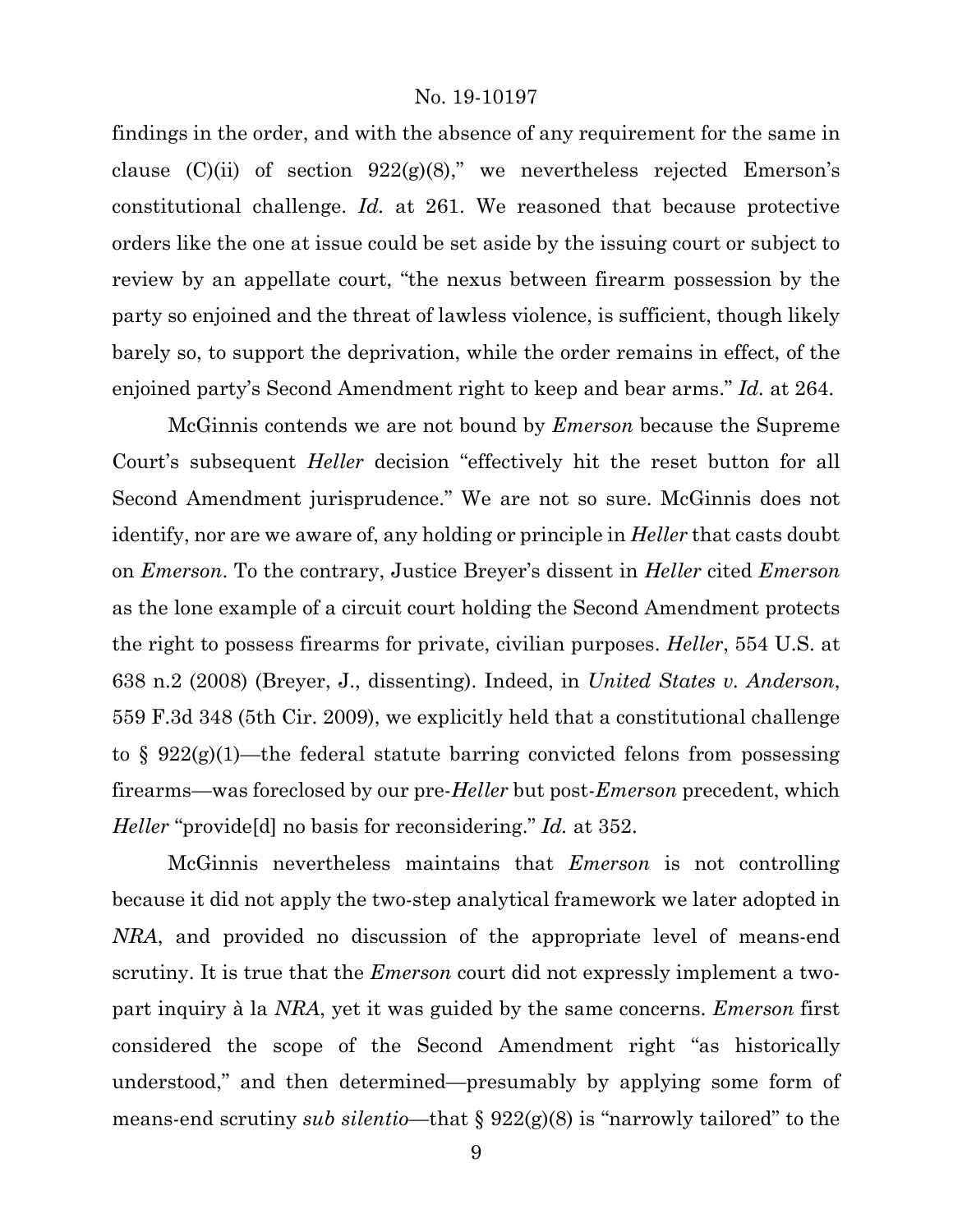goal of minimizing "the threat of lawless violence." *Emerson*, 270 F.3d at 261, 264. It is difficult to see how the result in *Emerson* would be different under the later-developed *NRA* approach.

Be that as it may, in an abundance of caution we proceed to re-analyze the constitutionality of § 922(g)(8) under the two-step *NRA* framework.

# 3. a.

At step one, we examine "whether the conduct at issue falls within the scope of the Second Amendment right." *NRA*, 700 F.3d at 194. We have explained that "a longstanding, presumptively lawful regulatory measure whether or not it is specified on *Heller's* illustrative list—would likely fall outside the ambit of the Second Amendment; that is, such a measure would likely be upheld at step one of our framework." *Id.* at 196.

In this facial challenge, the conduct at issue is the keeping and possessing of firearms by individuals subject to domestic protective orders as defined in § 922(g)(8). McGinnis argues that this conduct, insofar as it includes keeping and possessing firearms at home for self-defense purposes, falls within the scope of the Second Amendment. The Government responds that restricting this conduct harmonizes with historical "limitations on firearms possession by individuals based on the risk they pose to others" and therefore falls outside the Second Amendment's ambit.

We need not and do not resolve this issue. Even assuming *arguendo* that the conduct burdened by  $\S 922(g)(8)$  falls within the Second Amendment right, McGinnis's facial challenge fails. *Cf. United States v. Mahin*, 668 F.3d 119, 124 (4th Cir. 2012) (assuming *arguendo* that § 922(g)(8) implicates Second Amendment); *see also Mance v. Sessions*, 896 F.3d 699, 704 (5th Cir. 2018) (assuming *arguendo* that statutes prohibiting interstate gun sales are not longstanding or presumptively lawful measures under *NRA* step one).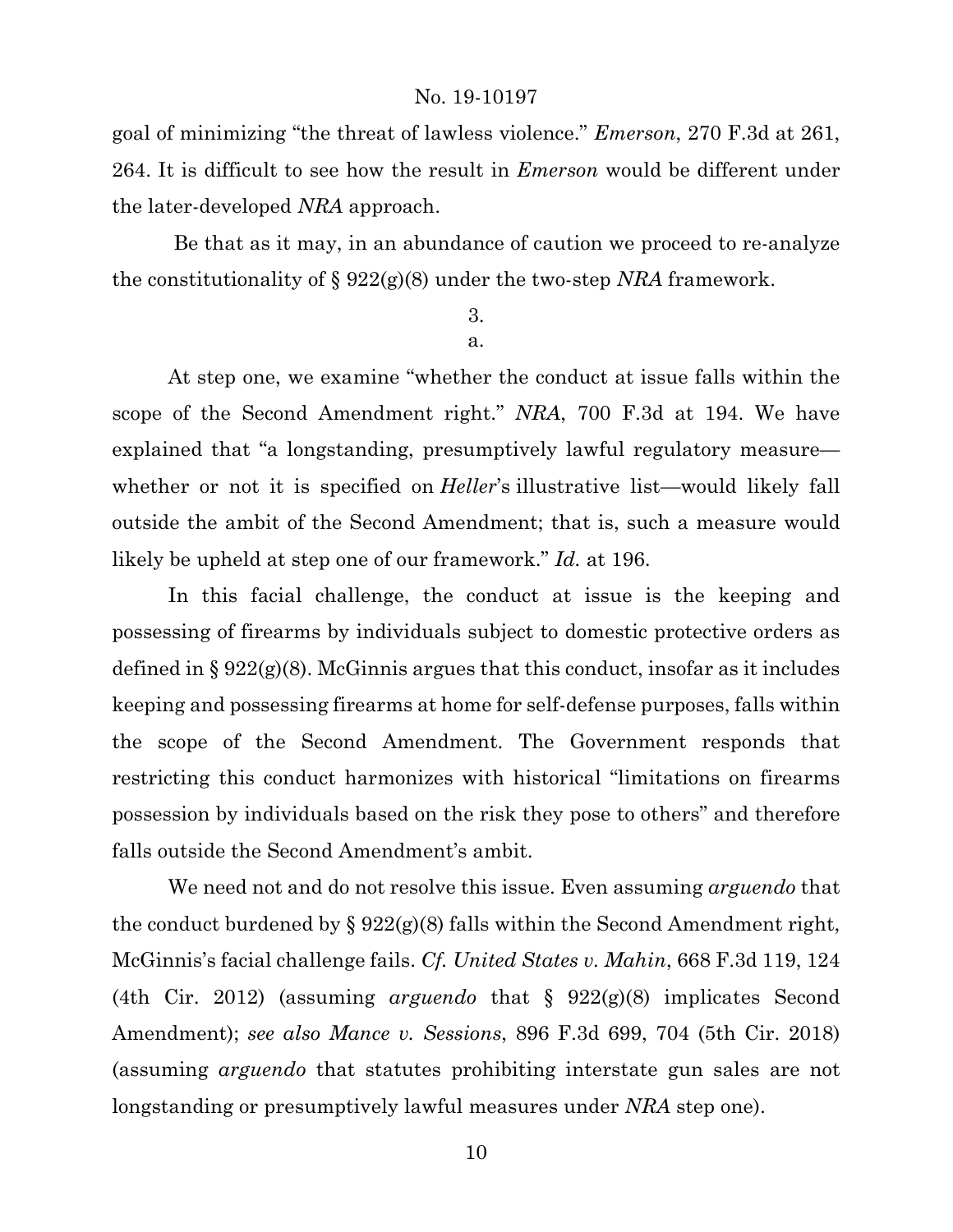b.

Proceeding to step two, we must "determine whether to apply intermediate or strict scrutiny to the law, and then . . . determine whether the law survives the proper level of scrutiny." *NRA*, 700 F.3d at 194.

i.

"[T]he appropriate level of scrutiny depends on the nature of the conduct being regulated and the degree to which the challenged law burdens the right." *Id.* at 195. "A law that burdens the core of the Second Amendment guarantee ... would trigger strict scrutiny, while a less severe law would be proportionately easier to justify." *Id.* at 205 (cleaned up).

Extending his step-one argument, McGinnis maintains that  $\S 922(g)(8)$ strikes the core of the Second Amendment because it completely disarms individuals subject to qualifying protective orders while offering no exception for home-defense or self-defense. McGinnis therefore urges us to apply strict scrutiny. The Government argues that the Second Amendment, at its core, only protects gun possession by peaceable, responsible citizens, and "any person who falls within  $\S$  922(g)(8)'s scope cannot be considered 'peaceable' or 'responsible.'" The Government further points out that  $\S$  922(g)(8), like the statute in *NRA* prohibiting 18-to-20-year-olds from buying firearms, disarms only a discrete category, not the entire community. *See NRA*, 700 F.3d at 205. Consequently, the Government says intermediate scrutiny applies. While this is a close question—and while choosing the appropriate level of scrutiny involves some degree of arbitrariness—we agree with the Government.

According to the Supreme Court, "whatever else [the Second Amendment] leaves to future evaluation, it surely elevates above all other interests the right of law-abiding, responsible citizens to use arms in defense of hearth and home." *Heller*, 554 U.S. at 635; *cf. NRA*, 700 F.3d at 206 ("The Second Amendment, at its core, protects law-abiding, *responsible* citizens"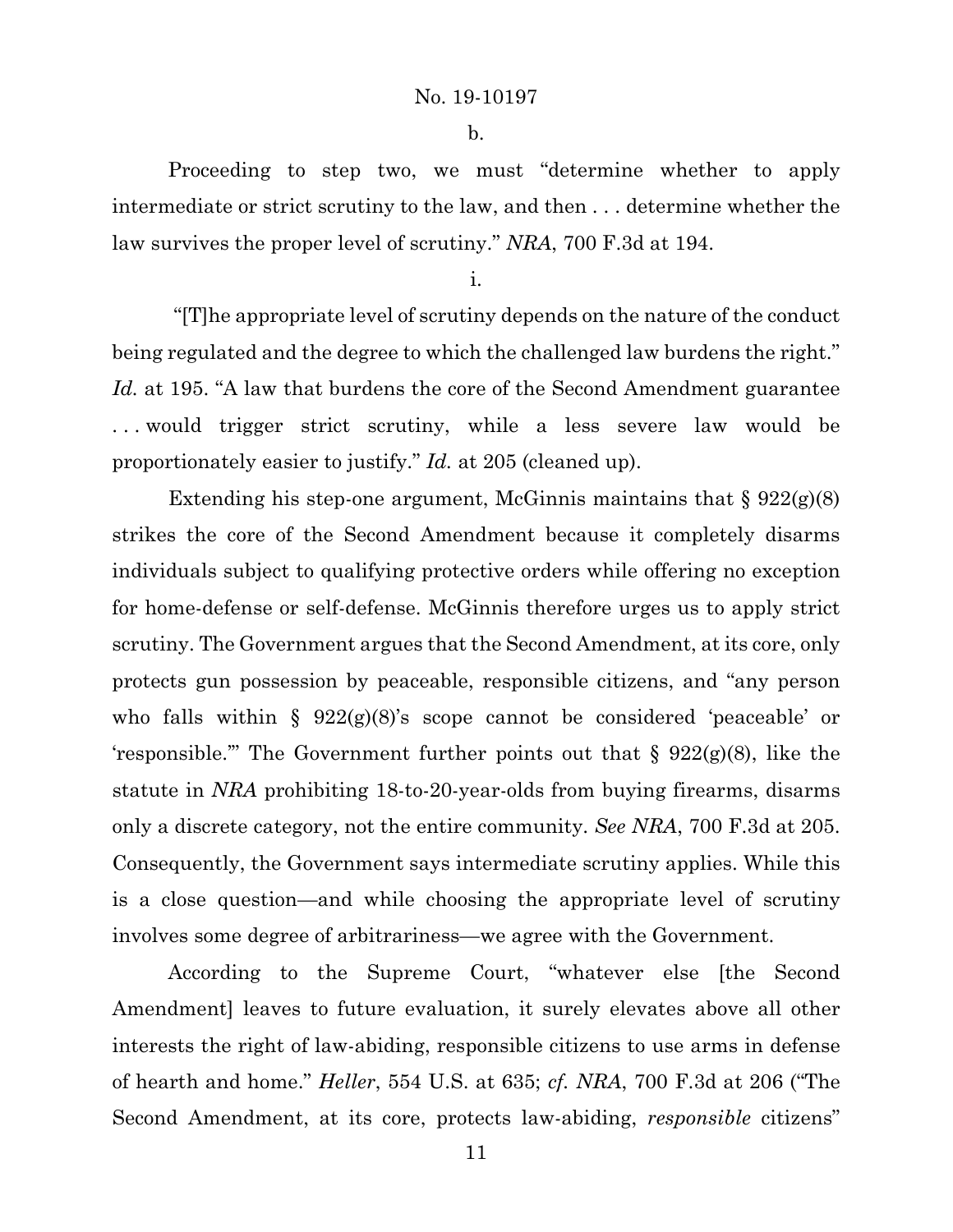(cleaned up)). While  $\S 922(g)(8)$  is broad in that it prohibits possession of all firearms, even those kept in the home for self-defense, it is nevertheless narrow in that it applies only to a discrete class of individuals for limited periods of time. Critically, the discrete class affected by  $\S 922(g)(8)$  is comprised of individuals who, after an actual hearing with prior notice and an opportunity to participate, have been found by a state court to pose a "real threat or danger of injury to the protected party." *Emerson*, 270 F.3d at 262.[4](#page-11-0) Put differently, individuals subject to such judicial findings are not the "responsible citizens" protected by the core of the Second Amendment. *United States v. Chapman*, 666 F.3d 220, 226 (4th Cir. 2012); *cf. United States v. Reese*, 627 F.3d 792, 802 (10th Cir. 2010) (stating  $\S 922(g)(8)$  "prohibit[s] the possession of firearms by [a] narrow class[] of persons who, based on their past behavior, are more likely to engage in domestic violence"). Additionally, the restrictions imposed by § 922(g)(8) apply only for the duration of the protective order.

In sum, intermediate scrutiny applies because  $\S 922(g)(8)$  is sufficiently bounded both as to "the nature of the conduct being regulated" (it regulates gun possession by persons judicially determined to pose a real threat or danger) and "the degree to which [it] burdens the [Second Amendment] right" (it prohibits possession only after an adversarial hearing and only for the duration of the resulting protective order). *NRA*, 700 F.3d at 195.

<span id="page-11-0"></span><sup>&</sup>lt;sup>4</sup> McGinnis asserts that §  $922(g)(8)$ , by its terms, "allow[s] for a criminal conviction against a citizen who is altogether law-abiding and responsible so long as the court order prohibits and restrains certain criminal conduct." Essentially, he takes issue with the fact that § 922(g)(8)'s text does not require a finding that a respondent pose a credible threat. *See*  § 922(g)(8)(C)(ii). This argument, however, is foreclosed by *Emerson*, which recognized that Congress enacted §  $922(g)(8)$  "on the assumption" that state laws authorizing protective orders require "evidence credited by the court reflect[ing] a real threat or danger of injury to the protected party by the party enjoined." 270 F.3d at 262; *cf. Mahin*, 668 F.3d at 126 ("[W]hether a finding that the person represents a credible threat is explicit in the order's language or not, it is a necessary step in the court's decision to issue the injunctive order.").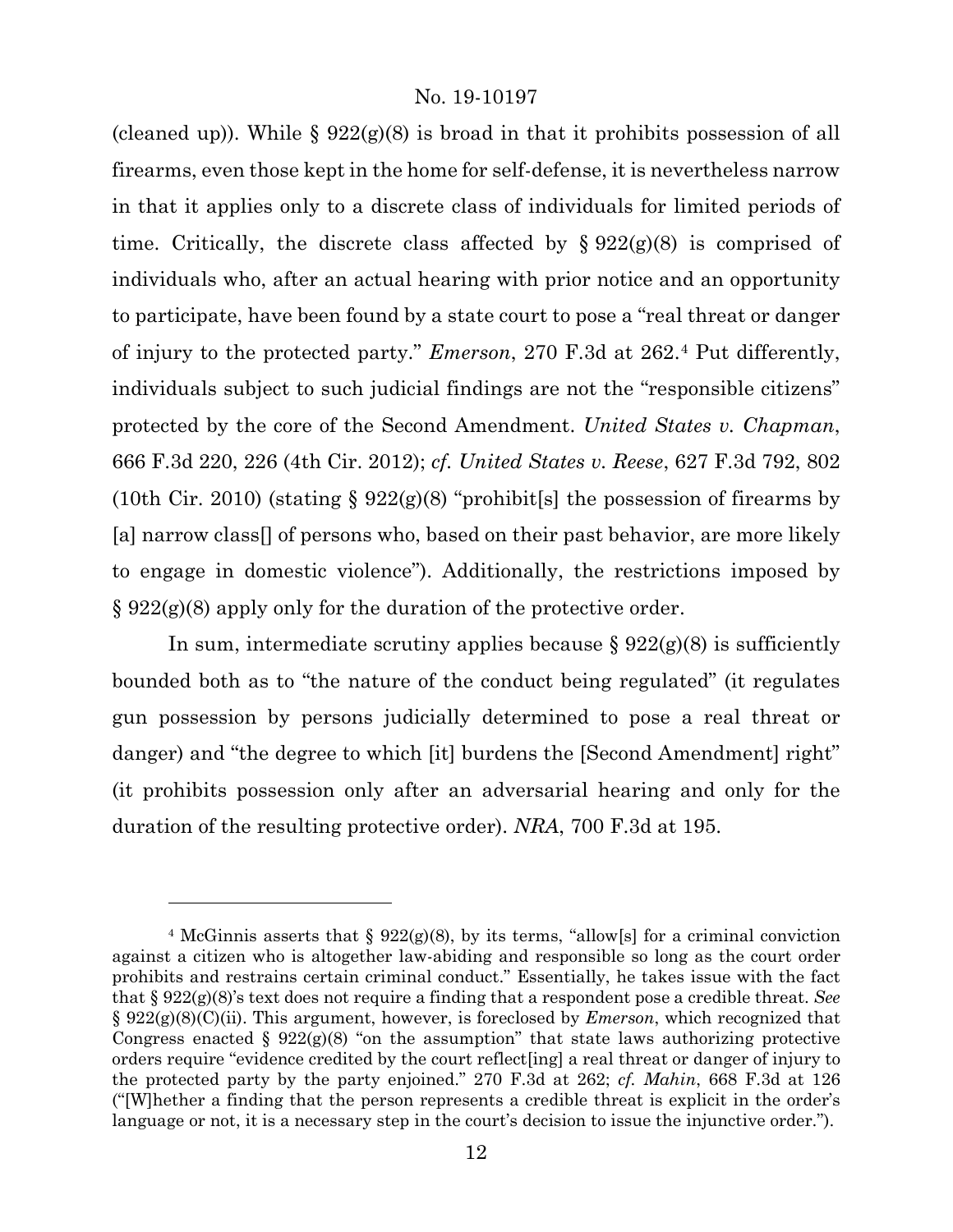Our analysis in *NRA* supports applying intermediate scrutiny here. In *NRA*, we considered a challenge to statutory provisions "prohibit[ing] federally licensed firearms dealers from selling handguns to persons under the age of 21." 700 F.3d at 188; *see* 18 U.S.C. §§ 922(b)(1) & (c)(1). We determined intermediate scrutiny was "[u]nquestionably" appropriate because the laws did "not disarm an entire community, but instead prohibit[ed] commercial handgun sales to 18-to-20-year-olds—a discrete category." *Id.* at 205. We credited Congress's finding that 18-to-20-year-olds "tend to be relatively irresponsible and can be prone to violent crime, especially when they have easy access to handguns." *Id.* at 206 (quoting Pub. L. No. 90–351, § 901(a)(6), 82 Stat. 197, 226 (1968)). While we were "inclined to uphold the challenged federal laws at step one of our analytical framework," *id.* at 204, we went on to explain that even if the laws burdened the core of the Second Amendment right, the burden was not severe because (1) the laws only affected handgun sales, not use; (2) 18-to-20-year-olds could still purchase long-guns or "acquire handguns from responsible parents or guardians;" and (3) the restrictions were only temporary, ending when a person turns 21. *Id.* at 206–07. Similarly, § 922(g)(8) restricts gun possession for a discrete class and for a limited time. To be sure, § 922(g)(8) works a total ban on gun possession for persons subject to qualifying protective orders, but it does so "against the background of the almost universal rule of American law that for a temporary injunction to issue . . . *[a] presently existing actual threat must be shown.*" *Emerson*, 270 F.3d at 262 (cleaned up). In other words, whereas 18-to-20-year-olds only "tend to be relatively irresponsible," *NRA*, 700 F.3d at 206, individuals subject to the protective orders described in § 922(g)(8) have been adjudged a "real threat." *Emerson*, 270 F.3d at 262. The net result is that neither restriction severely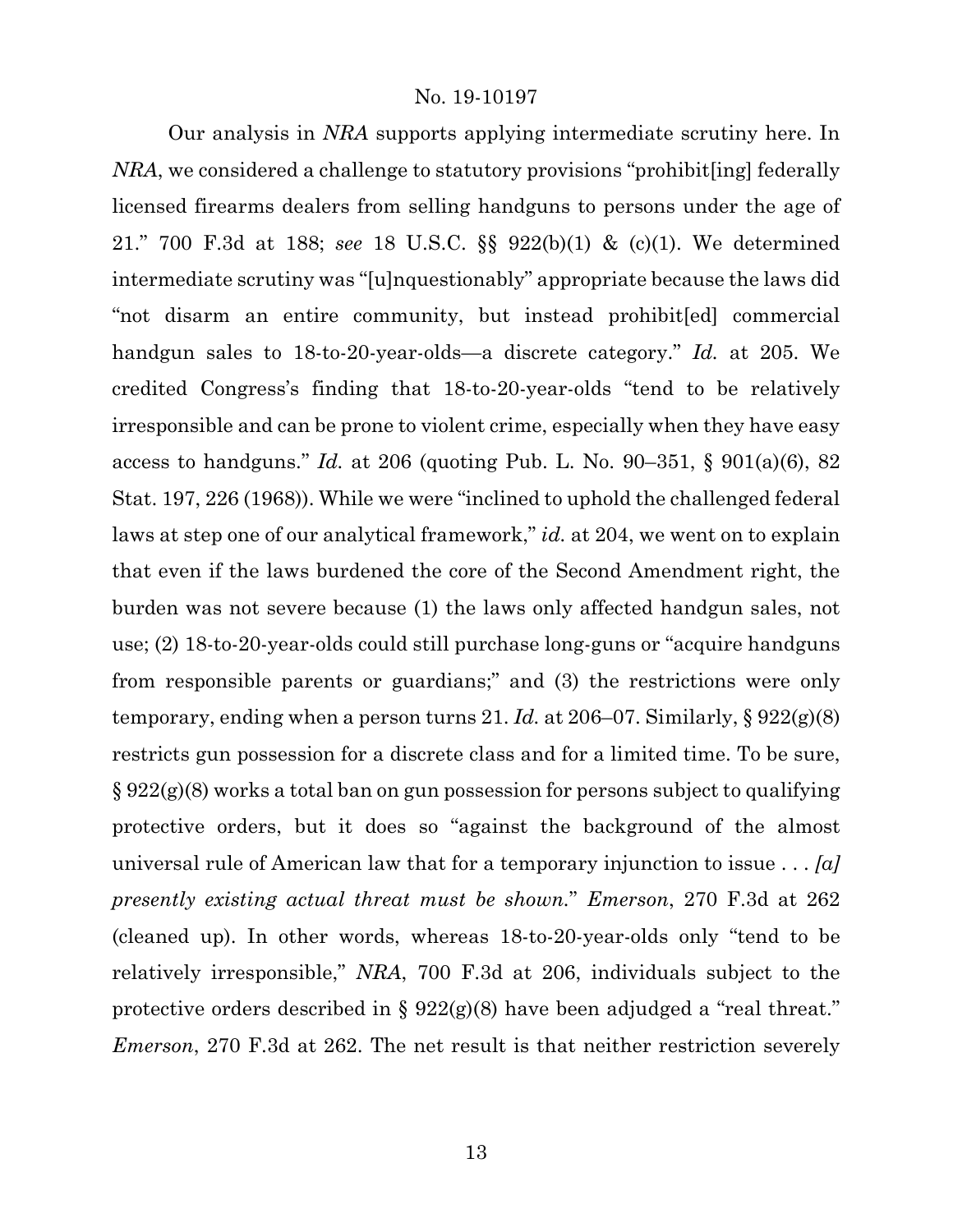burdens Second Amendment rights and so, under the controlling analysis our circuit has adopted, both call for intermediate scrutiny.[5](#page-13-0)

#### ii.

Having determined intermediate scrutiny applies, we consider whenever  $\S 922(g)(8)$ , on its face, survives. We ask "whether there is a reasonable fit between the law and an important government objective." *NRA*, 700 F.3d at 207. Stated differently, the Government must demonstrate that the statute is "reasonably adapted to an important government interest." *Id.* The parties agree that reducing domestic gun abuse is not just an important government interest, but a compelling one. They only dispute whether  $\S$  922(g)(8) is reasonably adapted to that interest. We hold that it is.

As the Fourth Circuit stated, "§ 922(g)(8) rests on an established link between domestic abuse, recidivism, and gun violence and applies to persons already individually adjudged in prior protective orders to pose a future threat of abuse." *Mahin*, 668 F.3d at 128. The statute's procedural requirements, as discussed above, ensure that any predicate protective order was issued only after an adversarial hearing where the respondent was entitled to present his own account of the alleged abuse. Moreover,  $\S 922(g)(8)$ 's prohibition is temporary, applying only for the duration of the domestic protective order (in McGinnis's case, two years).<sup>[6](#page-13-1)</sup> These features assure us that  $\S$  922(g)(8) is

<span id="page-13-0"></span><sup>5</sup> We note that each of our sister courts to have reached step two of the post-*Heller*  framework has applied intermediate scrutiny to § 922(g)(8). *See Reese*, 627 F.3d at 802; *Chapman*, 666 F.3d at 226; *Mahin*, 668 F.3d at 124.

<span id="page-13-1"></span><sup>6</sup> Congress' tailoring is further revealed by comparing the prohibitions imposed by § 922(g)(8) with those imposed by § 922(g)(9). The former, at issue here, prohibits gun possession only while a court-issued domestic protective order is in effect. The latter, which applies to individuals "convicted in any court of a misdemeanor crime of domestic violence," imposes a lifetime ban on gun possession (or until the conviction is expunged). *See United States v. Skoien*, 614 F.3d 638, 644–45 (7th Cir. 2010).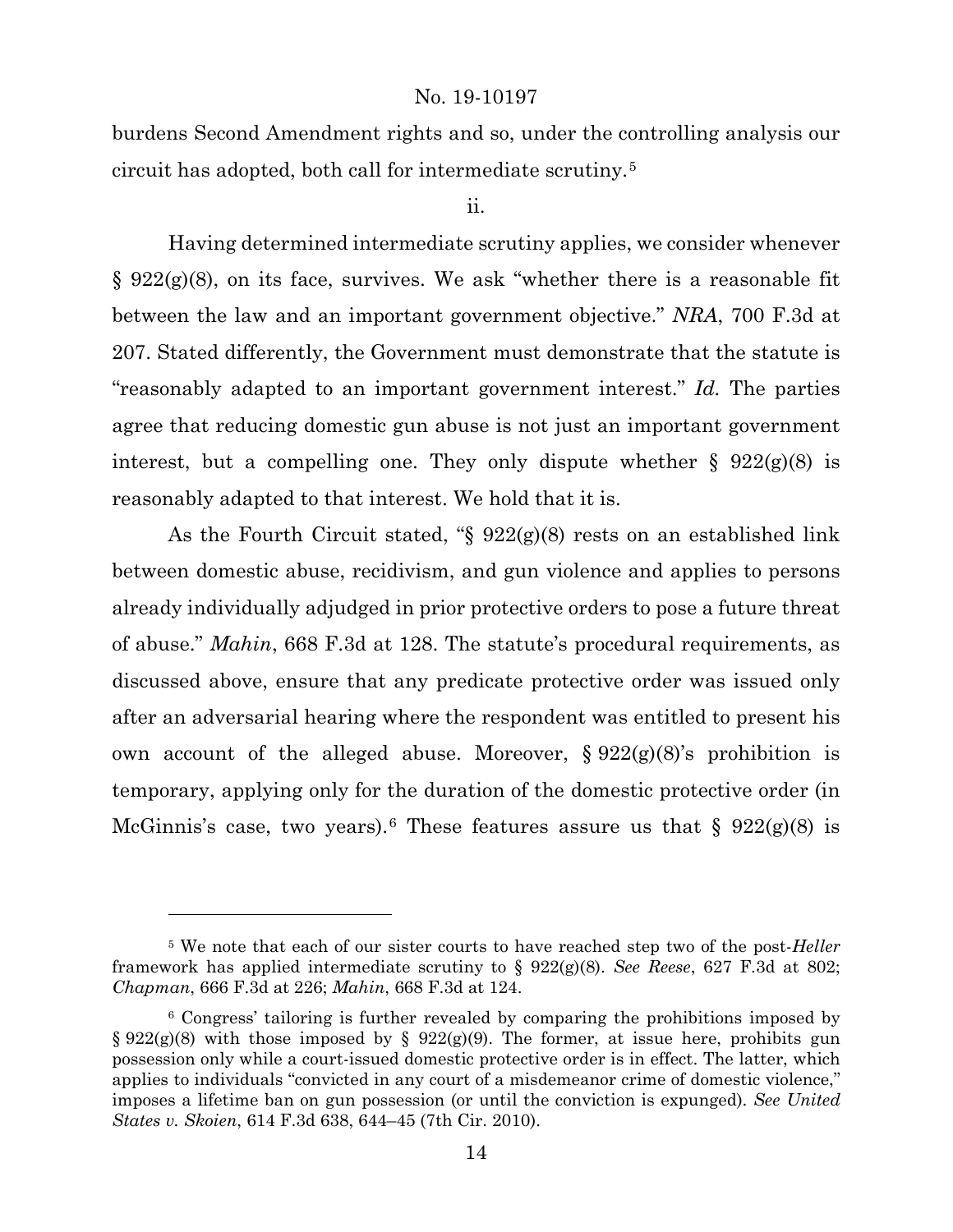"reasonably adapted" to the goal of reducing domestic gun abuse, whether or not it is the least restrictive means for doing so.

This conclusion is supported, if not dictated, by our holding in *Emerson*. There we found a sufficient "nexus" between "the threat of lawless violence" and § 922(g)(8)'s prohibition on gun possession for persons subject to domestic protective orders—even orders lacking express judicial findings of future danger. *Emerson*, 270 F.3d at 264. That is, we concluded § 922(g)(8) was one of the "limited, narrowly tailored specific exceptions or restrictions for particular cases that are reasonable and not inconsistent with the right of Americans generally to individual keep and bear their private arms as historically understood in this country." *Id.* at 261. At a minimum, *Emerson* applied heightened—i.e., intermediate—scrutiny, and some have suggested it applied strict scrutiny. *See, e.g.*, *United States v. Elkins*, 780 F. Supp. 2d 473, 478 (W.D. Va. 2011) (describing *Emerson* as applying "strict scrutiny"). Regardless, we see no reason to depart from *Emerson*'s means-end analysis in this case.

In sum, we hold  $\S 922(g)(8)$  passes constitutional muster under our twostep *NRA* framework and therefore reject McGinnis's facial challenge. We note, however, that our holding today does not foreclose the possibility of a successful as-applied challenge to § 922(g)(8). *See*, *e.g.*, *City of El Cenzio v. Texas*, 890 F.3d 164, 191 (5th Cir. 2018) (post-enforcement "as-applied challenges . . . are the basic building blocks of constitutional adjudication" (cleaned up)).

#### B.

Next, we consider McGinnis's claim that his conviction must be reversed because the language of the underlying domestic protective order fails to satisfy the conditions of §  $922(g)(8)(C)(i)$  or  $(C)(ii)$ . Since McGinnis raised this sufficiency-of-the-evidence claim in a Rule 29 motion at trial, our review is *de novo* yet "highly deferential to the verdict." *United States v. Bowen*, 818 F.3d 179, 186 (5th Cir. 2016) (quoting *United States v. Beacham*, 774 F.3d 267, 272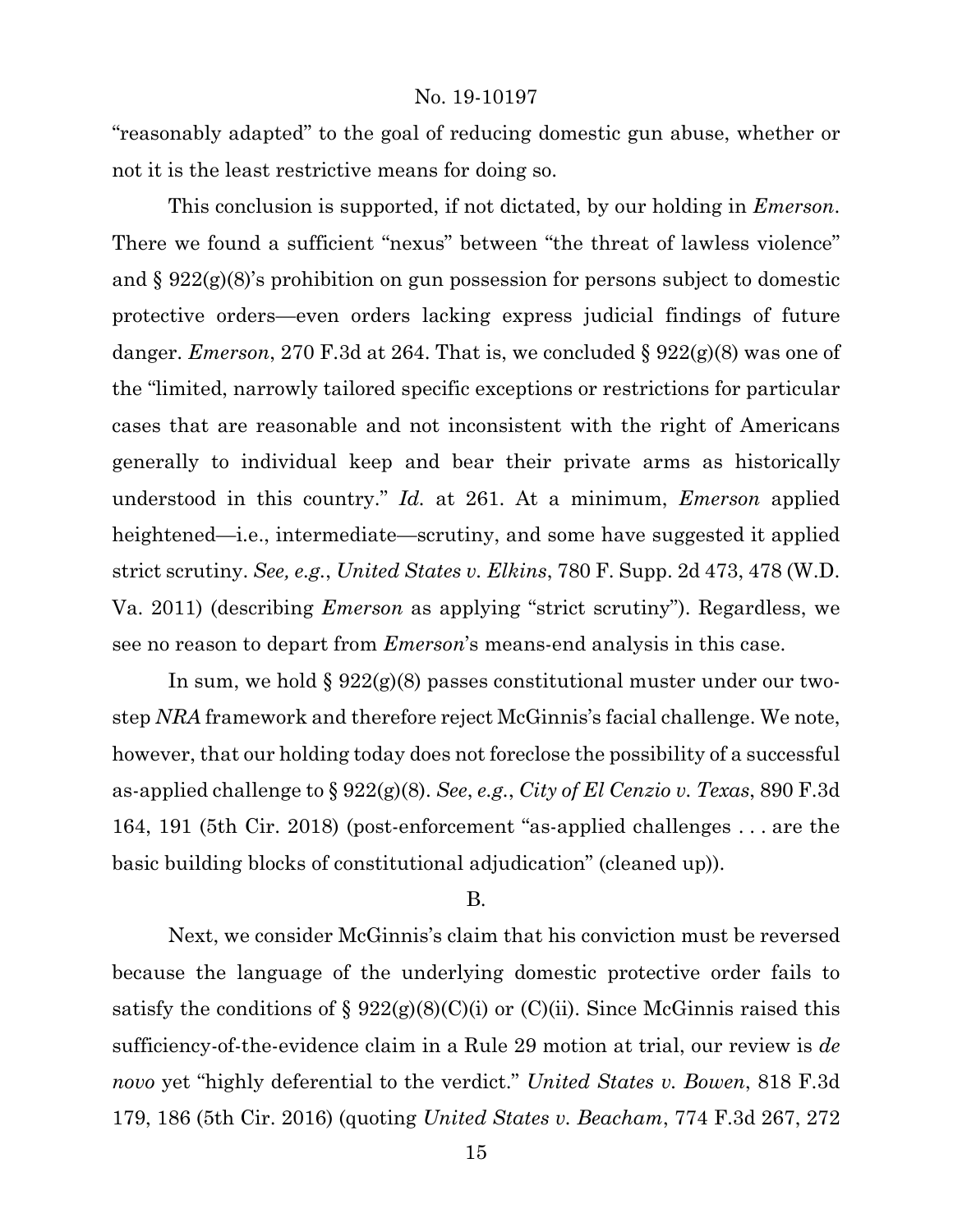(5th Cir. 2014)). We must affirm as long as "a reasonable jury could conclude that the evidence presented, viewed in the light most favorable to the government, established the defendant's guilt beyond a reasonable doubt." *United States v. Buluc*, 930 F.3d 383, 387 (5th Cir. 2019) (quoting *United States v. Duncan*, 164 F.3d 239, 242 (5th Cir. 1999)).

As noted above,  $\S 922(g)(8)$  contains three elements, the third of which may be satisfied in the alternative. Subsections  $(C)(i)$  and  $(C)(ii)$  require that the underlying protective order either:

(i) includes a finding that such person represents a credible threat to the physical safety of such intimate partner or child; or

(ii) by its terms explicitly prohibits the use, attempted use, or threatened use of physical force against such intimate partner or child that would reasonably be expected to cause bodily injury.

The protective order in this case included a finding "that family violence has occurred and that family violence is likely to occur in the foreseeable future." The order also prohibited McGinnis from (1) "committing family violence against" Sherry Thrash; (2) "communicating directly with [Thrash] in a threatening or harassing manner"; (3) "[c]ommunicating a threat through any person to" Thrash; or (4) "[e]ngaging in conduct directed specifically toward" Thrash "that is reasonably likely to harass, annoy, alarm, abuse, torment, or embarrass" her.

McGinnis contends there was insufficient evidence to support his conviction because his protective order meets neither of the requirements in  $\S 922(g)(8)(C)$ . He argues the order is inadequate under  $(C)(i)$  because it does not incorporate a finding that McGinnis "represents a credible threat" to Thrash's "physical safety." He relies on the fact that Texas's statutory definition of "family violence" includes assault, an offense that does not necessarily involve the threat of physical harm. *See* TEX. FAM. CODE § 71.004; TEX. PENAL CODE § 22.01(a). Essentially, McGinnis's position is that if a state's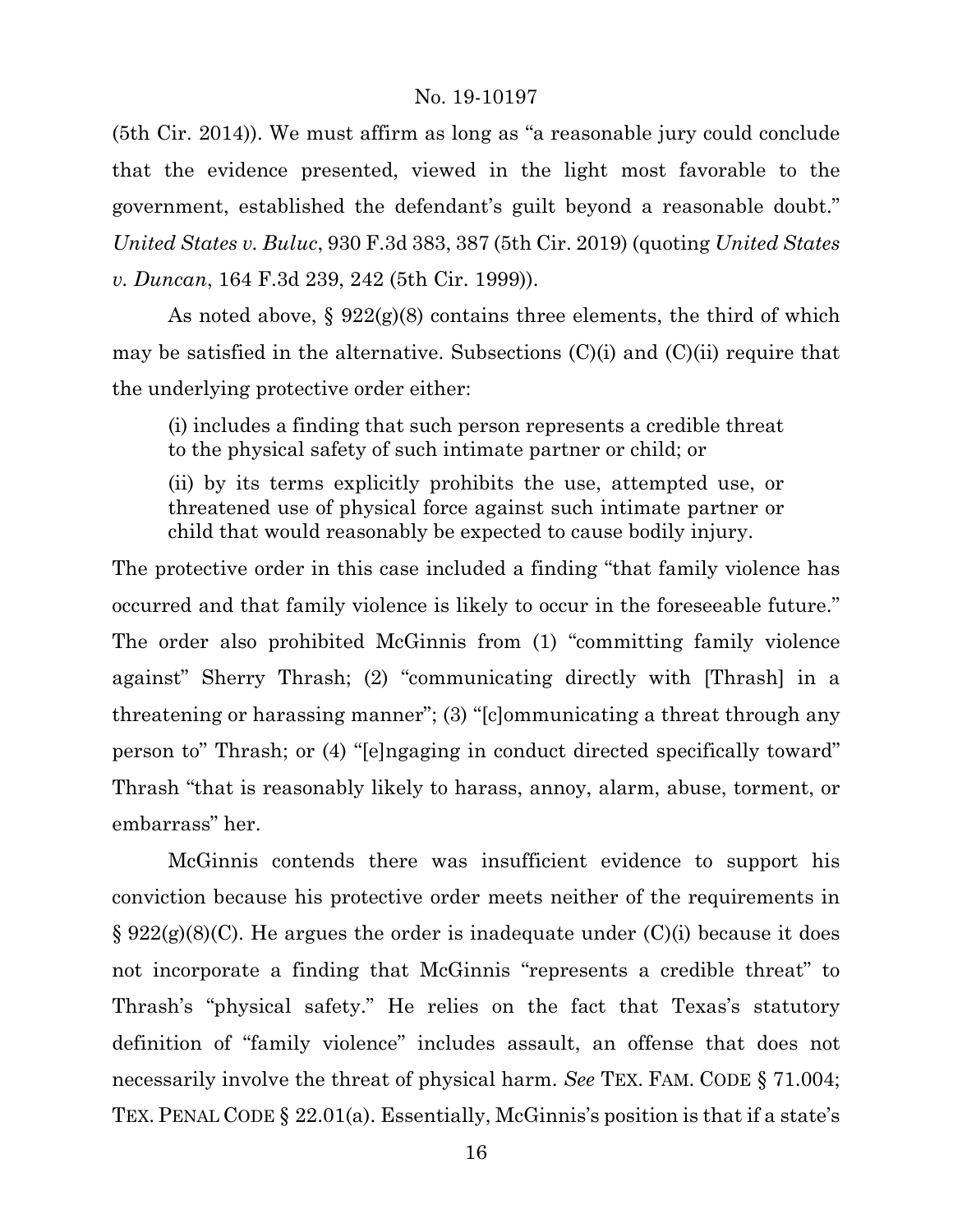definition of family violence includes any conduct that does not "represent[] a credible threat to . . . physical safety," then a state court's generalized finding of family violence cannot support a federal conviction under  $\S 922(g)(8)(C)(i)$ .

As to  $\S$  922(g)(8)(C)(ii), McGinnis argues that the language in his protective order is not "substantially similar" to the statutory language as mandated by (C)(ii)'s requirement that the order "*by its terms explicitly* prohibit[] the use, attempted use, or threatened use of physical force . . ." (emphasis added). McGinnis invokes the surplusage canon of statutory interpretation to argue that Congress would not have included the phrase "by its terms explicitly" if Congress did not wish to impose a literal requirement that any qualifying protective order clearly and without implication prohibit the use, attempted use, or threatened use of physical force. He also cites the legislative history of § 922(g)(8), arguing the language of  $(C)(ii)$  was intended to satisfy "more conservative" House members by keeping the statute narrow.

We find McGinnis's arguments unavailing, and hold that, at the very least, the protective order at issue satisfies the requirements of subsection (C)(ii). As McGinnis himself observes, other courts of appeals have squarely held that similar or even broader language suffices under  $(C)(ii)$ . For example, the Fourth Circuit has held that a protective order requiring its subject to "refrain from abusing" his wife "unambiguously satisfies subsection (C)(ii)'s requirement that the court order prohibit the use, attempted use, or threatened use of physical force." *United States v. Bostic*, 168 F.3d 718, 722 (4th Cir. 1999). Similarly, the First Circuit held that a protective order prohibiting its subject from "abusing, harassing, or threatening his wife or children" was sufficient under (C)(ii) even though it "d[id] not use the same verbiage as the statute." *United States v. Coccia*, 446 F.3d 233, 235, 241 (1st Cir. 2006). The court took a common-sense approach, recognizing that "the commonly understood definition of 'abuse' includes violent acts involving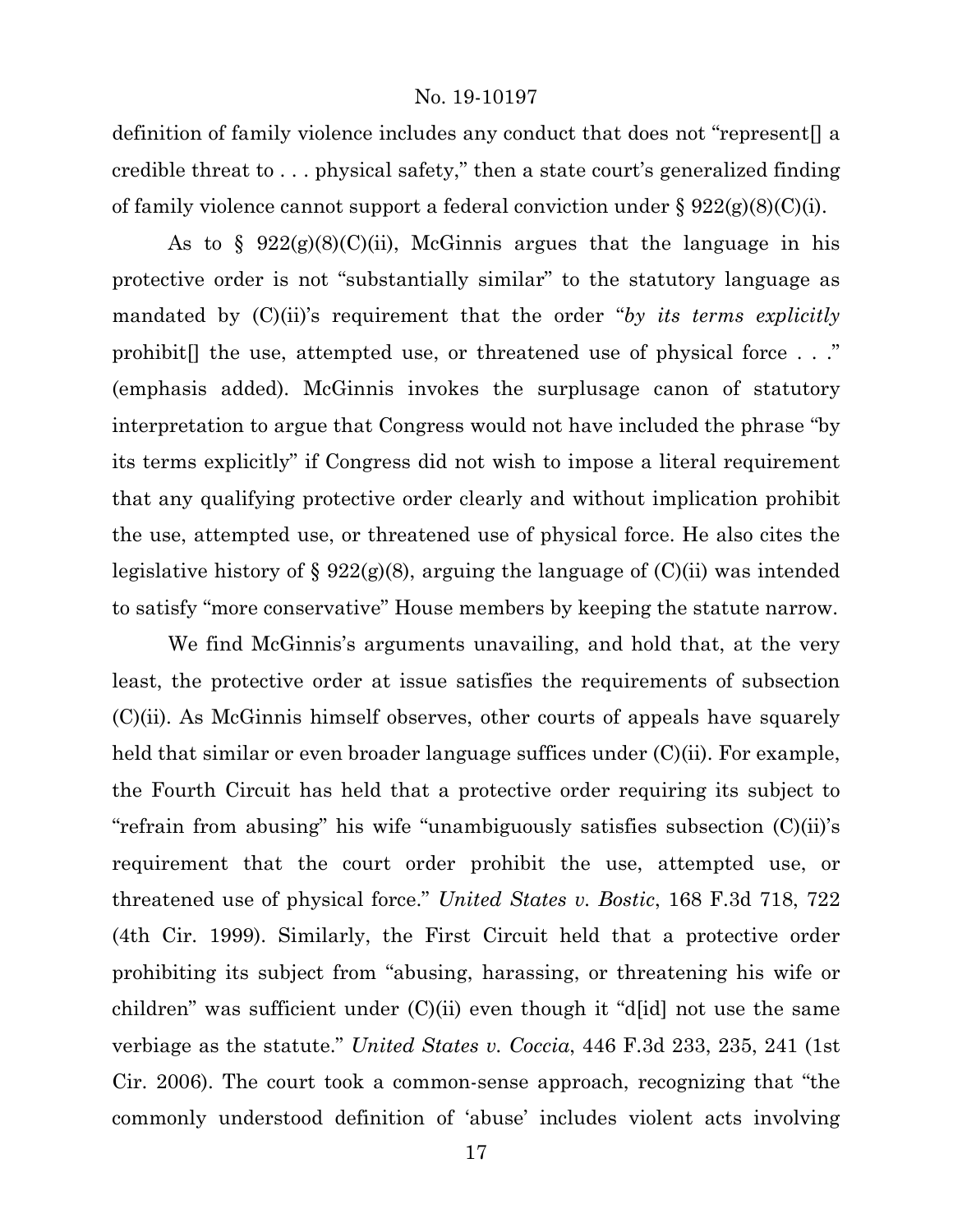physical force within the [statutory] definition." *Id.* at 242. The Eleventh Circuit reached the same conclusion as to a protective order enjoining its subject from "intimidating, threatening, hurting, harassing, or in any way putting the plaintiff, . . . her daughters and/or her attorney in fear of their lives, health, or safety." *United States v. DuBose*, 598 F.3d 726, 731 (11th Cir. 2010) (per curiam). The court reasoned that because "the definition of 'hurt' as a verb includes 'to inflict with physical pain,' . . . the order's language restraining [the subject] from 'hurting' his wife ... satisfies subsection  $(C)(ii)$ 's requirement." Id. (cleaned up). The court added that "[a] narrower interpretation would defeat what we conceive to be the obvious and general purpose of the statute." *Id.*

Consistent with these cases, we hold that if the commonly understood definitions of terms in the protective order include acts involving "physical force," the protective order is sufficient to support a conviction under § 922(g)(8)(C)(ii). Here, McGinnis's protective order prohibited him from "[c]omitting family violence" against Thrash or engaging in conduct likely to "abuse" her. The commonly understood definitions of these terms include acts involving physical force. Thus, the jury plausibly found that the order satisfied  $(C)(ii)$ , and so we decline to reverse McGinnis's conviction on this basis.<sup>[7](#page-17-0)</sup>

# C.

Finally, we address McGinnis's contention that the district court erred by including a condition of supervised release in its written judgement namely, restraining McGinnis from visiting "places frequented by Ms. Sherry Thrash"—that the court did not pronounce orally at sentencing. Our standard of review for oral-pronouncement claims varies depending on whether the

<span id="page-17-0"></span><sup>7</sup> Because we hold that McGinnis's underlying protective order satisfies  $\S 922(g)(8)(C)(ii)$ , we need not and do not reach the question whether it also satisfies (C)(i).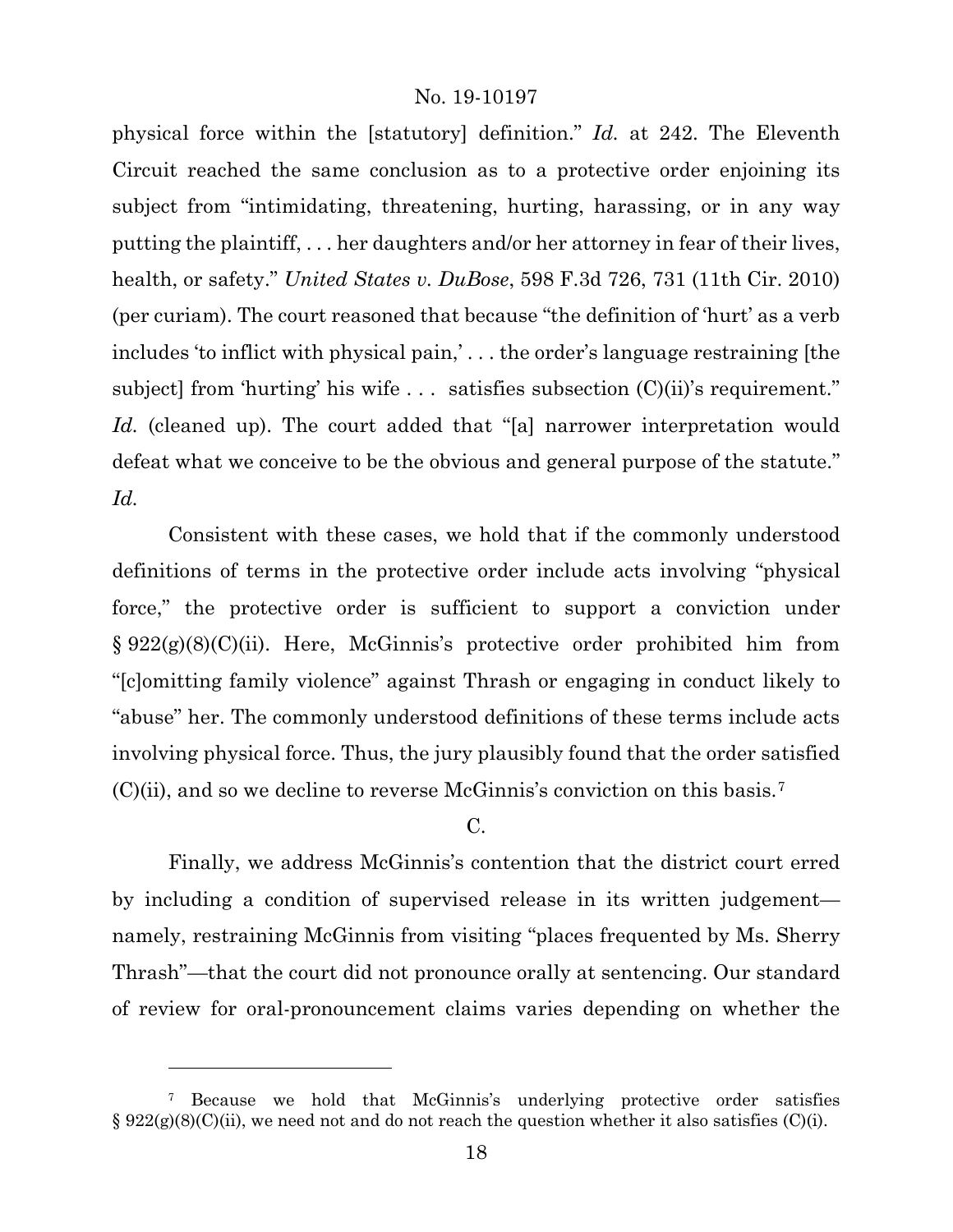defendant had opportunity to object. If he had no such opportunity, we review for abuse of discretion. *United States v. Mudd*, 685 F.3d 473, 480 (5th Cir. 2012). If the defendant had opportunity but failed to object, we review for plain error. *United States v. Huor*, 852 F.3d 392, 398 (5th Cir. 2017).

The district court's obligation to orally pronounce its sentence is grounded in the defendant's right to be present at sentencing, which in turn is derived from the Sixth Amendment and the Due Process Clause. *See United States v. Morin*, 832 F.3d 513, 519 (5th Cir. 2016); *United States v. Bigelow*, 462 F.3d 378, 381 (5th Cir. 2006). "[W]hen there is a conflict between a written sentence and an oral pronouncement, the oral pronouncement controls." *United States v. Martinez*, 250 F.3d 941, 942 (5th Cir. 2001). In such cases, the written judgment must be returned to the district court and "reformed to conform to the oral sentence." *Huor*, 852 F.3d at 404. If the difference between the orally pronounced sentence and the written judgment "is only an ambiguity," however, "we look to the sentencing court's intent to determine the sentence." *Bigelow*, 462 F.3d at 381.

At sentencing, the district court orally granted the Government's request to impose a special condition barring McGinnis from having "any direct or indirect contact with Ms. Thrash during [his] term of supervised release." McGinnis did not object to this condition. However, the language appearing on McGinnis's written judgment provides not only that McGinnis may not contact Thrash but also that he "shall not enter onto the premises, travel passed [sic], or loiter near Ms. Sherry Thrash's residence, place of employment, or other places frequented by Ms. Sherry Thrash."

McGinnis argues that the condition in his written judgment prohibiting him from entering or traveling past "other places frequented by Ms. Sherry Thrash" directly conflicts with the district court's oral pronouncement. Further, because he "could not have objected to the [later-added language] at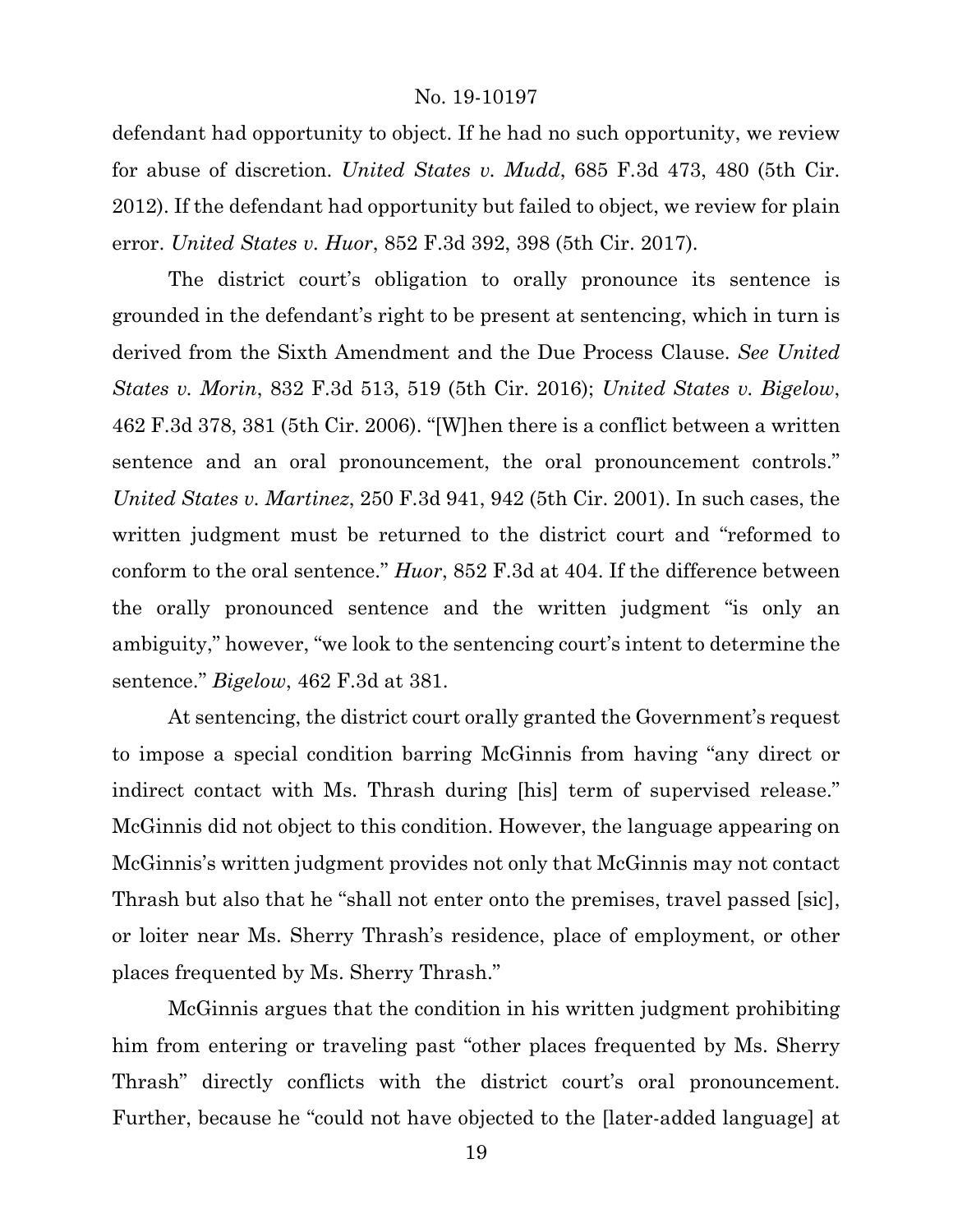sentencing," McGinnis submits that the conflict should be reviewed for abuse of discretion rather than plain error. The Government concedes this issue, offering no objection "to a remand for the limited purpose of allowing the district court to delete that short phrase from the rest of the condition."

Because McGinnis received no notice of the extra terms included in his written judgment, we review for abuse of discretion. *Mudd*, 685 F.3d at 480. McGinnis is correct that by imposing "a more burdensome requirement" than the special condition recited at sentencing, his written judgment creates a conflict with the court's oral pronouncement, not merely an ambiguity. *Bigelow*, 462 F.3d at 383. Thus, as the Government acknowledges, McGinnis's judgment must be returned to the district court and "reformed to conform to the oral sentence." *Huor*, 852 F.3d at 404.

\* \* \*

For the foregoing reasons, we AFFIRM McGinnis's conviction but REMAND for the limited purpose of amending McGinnis's written judgment to conform to the district court's oral pronouncement at sentencing.